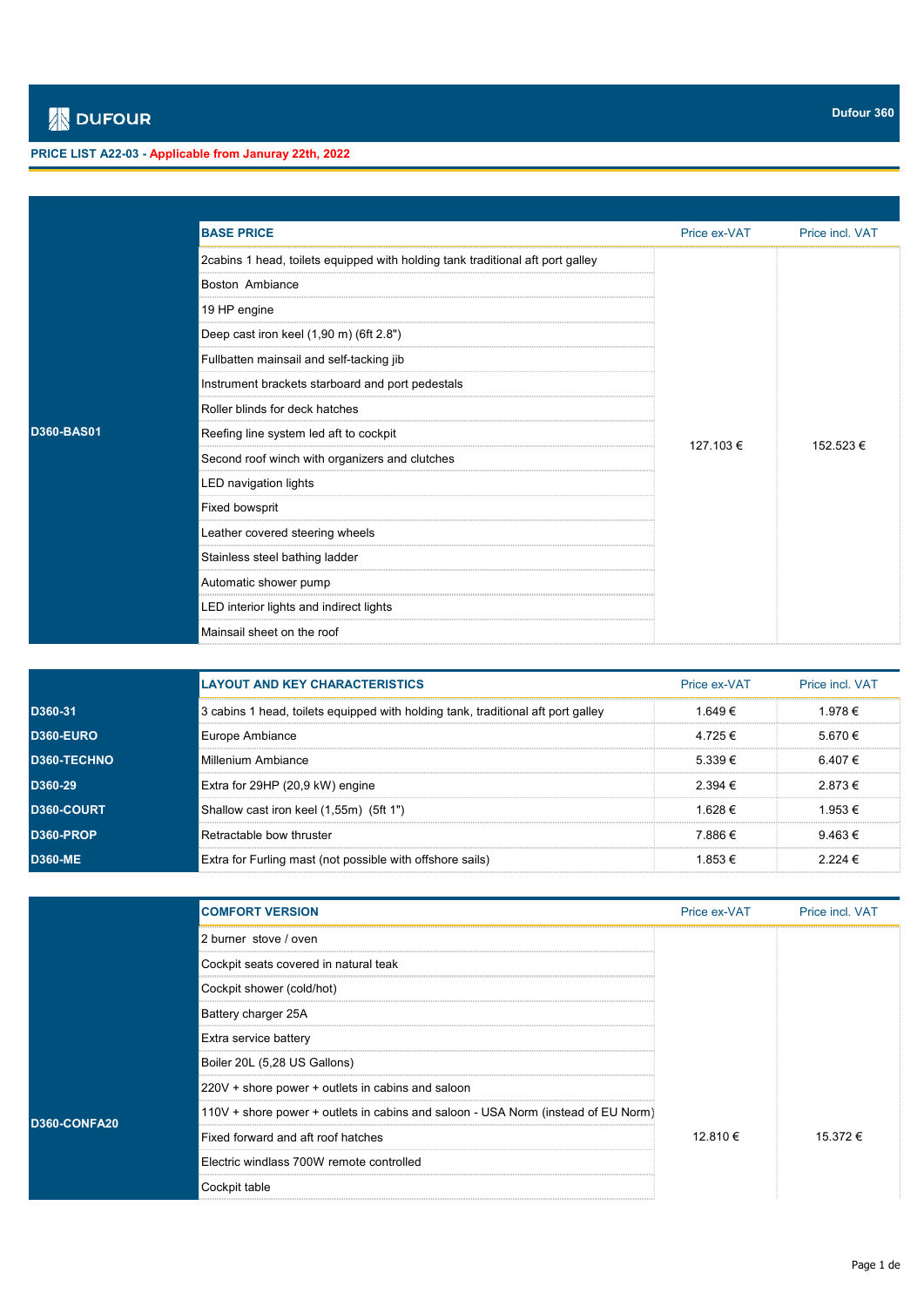| Blinds with mosquito net (instead of simple roller blinds) |  |
|------------------------------------------------------------|--|
| ंWooden wine cellar                                        |  |
| Rigid boom vang                                            |  |
| Mottled Beige lazy-bag + lazy-jacks                        |  |
| Outboard engine bracket on pushpit                         |  |
| Aft bathing platform (with handrail)                       |  |

|             | <b>ADVENTURE VERSION (requires Comfort version)</b>                                             | Price ex-VAT | Price incl. VAT |
|-------------|-------------------------------------------------------------------------------------------------|--------------|-----------------|
| D360-ADVA20 | Teak on bathing platform + cockpit floor<br>□ Natural teak black joint<br>□ synthetic Teak Grey |              | 5.846 €         |
|             | Radio CD player compatible for MP3                                                              | 4 872 €      |                 |
|             | 2 loudspeakers in cockpit for radio/CD                                                          |              |                 |
|             | Mottled Beige sprayhood with hand rail                                                          |              |                 |
|             | Mottled Beige cockpit cushions                                                                  |              |                 |

|         | <b>GRAND PRIX PACK</b>                                       | Price ex-VAT | Price incl. VAT |
|---------|--------------------------------------------------------------|--------------|-----------------|
|         | Offshore fullbatten Mainsail instead of Dacron               |              | $10.553 \in$    |
|         | Offshore genoa 108% in place of 100% Dacron self tacking jib |              |                 |
|         | Flat deck furling system                                     |              |                 |
| D360-GP | German system for mainsail sheet                             |              |                 |
|         | 2 aft winches size 40 for mainsheet and asymmetric control   | $8.794 \in$  |                 |
|         | Adjustable Genoa lead cars with track                        |              |                 |
|         | Asymmetrical spinnaker gear with fixed bowsprit              |              |                 |
|         | 2 blades folding propeller                                   |              |                 |
|         | Fiberglass steering wheels □ Black □ White                   |              |                 |

| <b>D360-SAIL</b> | <b>IELECTRONIC SAILING PACK</b>                                       | Price ex-VAT | <b>Price incl. VAT</b> |
|------------------|-----------------------------------------------------------------------|--------------|------------------------|
|                  | Loch speedo wind sensor + I70s multifunction on starboard             |              |                        |
|                  | Raymarine Evolution autopilot - Lewmar rotative drive - P70s display≱ | $9.387 \in$  | 11 264 €               |
|                  | ¶Ray53 VHF radio - DSC                                                |              |                        |

| <b>D360-CRU</b> | <b>IELECTRONIC CRUISING PACK</b>                                     | Price ex-VAT | Price incl. VAT |
|-----------------|----------------------------------------------------------------------|--------------|-----------------|
|                 | Loch speedo wind sensor + I70 s multifunction on portside            |              | 13 054 €        |
|                 | Raymarine Evolution autopilot - Lewmar rotative drive - P70s display |              |                 |
|                 | Ray53 VHF radio DSC                                                  | 10.878€      |                 |
|                 | GPS AXIOM 7 on cockpit table                                         |              |                 |
|                 | VHF loudspeaker in cockpit                                           |              |                 |

|                 | <b>ELECTRONIC TRANSAT PACK - Extension Cruising pack</b>                   | Price ex-VAT | Price incl VAT |
|-----------------|----------------------------------------------------------------------------|--------------|----------------|
| <b>D360-TRA</b> | In addition to the elements of the cruising pack:                          |              |                |
|                 | GPS AXIOM 9 on cockpit table instead of 7 and RMK 10 keyboard on starboard | $2.300 \in$  | $2.759 \in$    |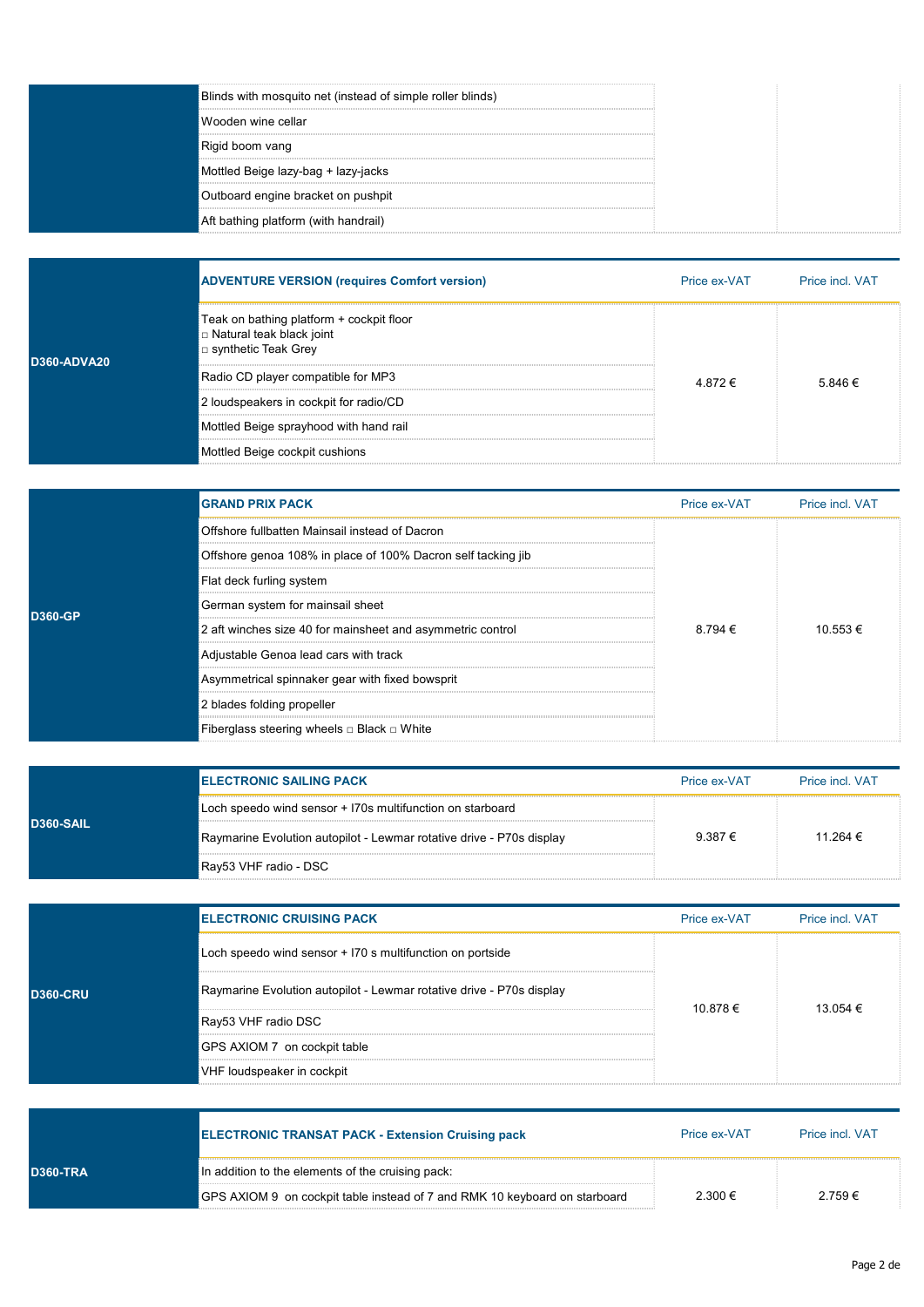|                  | AIS 700 Transceiver                                |                        |                           |
|------------------|----------------------------------------------------|------------------------|---------------------------|
|                  |                                                    |                        |                           |
| <b>D360-NOIR</b> | IHULL<br>Antifouling with hull preparation : black | Price ex-VAT<br>1.208€ | Price incl. VAT<br>1.449€ |
| D360-NOIRE       | <b>Extra for Epoxy protection</b>                  | 1.208€                 | 1.449€                    |

|          | <b>ENGINE</b>                   | Price ex-VAT | <b>Price incl. VAT</b> |
|----------|---------------------------------|--------------|------------------------|
| D360-R20 | 2 blades folding propeller 20HP | 1.213 €      | .455 €                 |
| D360-R29 | 2 blades folding propeller 30HP | 1.213 €      | .455 €                 |

|                     | <b>RIGGING / DECK HARDWARE</b>                                                                                                                    | Price ex-VAT | <b>Price incl VAT</b> |
|---------------------|---------------------------------------------------------------------------------------------------------------------------------------------------|--------------|-----------------------|
| <b>D360-GENDC</b>   | Dacron Genoa 108% instead of Dacron self tacking jib, Flat deck furler, Adjustable<br>Genoa lead cars with tracks (requires genoa winches option) | 1.901 €      | $2281 \in$            |
| D360-WINGER         | 2 spinnaker/german system/genoa winches (includes German system)                                                                                  | $2.310 \in$  | 2 772 €               |
| <b>D360-ACSPIBD</b> | Asymmetrical Spinnaker gear with fixed bowsprit (requires spinnaker winchs)                                                                       | 1 654 €      | 1.985€                |
| <b>D360-CZER</b>    | Code Zero, with furling system                                                                                                                    | 4.662 $\in$  | $5,594 \in$           |

|                    | <b>DECK EQUIPMENT</b>                                                         | Price ex-VAT | Price incl. VAT |
|--------------------|-------------------------------------------------------------------------------|--------------|-----------------|
| <b>D360-PASCO1</b> | Solid teak on side decks                                                      | 10.406 €     | 12.487€         |
| <b>D360-FDC2</b>   | Solid teak on bathing platform and cockpit floor                              | 2.573€       | $3.087 \in$     |
| <b>D360-BANC2</b>  | Extra for cockpit seats covered with synthetic teak grey joint                | 866€         | 1.040 €         |
| <b>D360-PASCO3</b> | Side decks + aft cockpit seats with synthetic teak grey joint                 | 10.831 €     | 12.997€         |
| <b>D360-FDC6</b>   | Cockpit seats + cockpit floor + bathing platform in synthetic teak grey joint | $3.833 \in$  | 4.599€          |
| D360-HOSCAB        | Cockpit portlight in aft port cabin                                           | 452€         | 542€            |
| D360-HOSCAT        | Cockpit portlight in aft starboard cabin                                      | 452€         | 542€            |
| D360-GRHARBD       | Cockpit portlight XL in aft cabin (per unit portside only)                    | 452€         | 542€            |
| D360-PETIN         | Stainless steel bow protection                                                | 509€         | 611€            |
| D360-PLAN          | Plancha - gas operated in the cockpit and sink                                | 1.428€       | 1.714 €         |
| D360-HTCOCK        | Cockpit table cover                                                           | 436€         | 523€            |
| D360-ACAB          | Mottled Beige sprayhood with handrail                                         | $2.100 \in$  | 2.520€          |
| <b>D360-BIM</b>    | Mottled Beige Bimini                                                          | $2.132 \in$  | 2.558€          |
| D360-CKCOUSS       | Mottled Beige cockpit cushions                                                | 525€         | 630€            |
| D360-COUPEE        | Life line gates (set of 2)                                                    | 1.250€       | 1.499€          |
| <b>D360-MAIR</b>   | Dorade box with S/S protection (set of 2)                                     | 368€         | 441€            |
| D360-DAVAMO        | Removable roller LOA = $9.98$ m (5ft 1.024")                                  | 499€         | 599€            |
| D360-MOUIL         | Main anchor, 6 fenders & 3 mooring lines                                      | 1.638 €      | 1.966 €         |
| D360-BARN          | Fiberglass steering wheels black                                              | $2.121 \in$  | 2.545 €         |
| <b>D360-BARB</b>   | Fiberglass steering wheels white                                              | $2.121 \in$  | 2.545€          |

|                     | <b>INTERIOR</b>                         | Price ex-VAT | <b>Price incl VAT</b> |
|---------------------|-----------------------------------------|--------------|-----------------------|
| <b>D360-CARTRAN</b> | liSaloon table convertible into berth   | $593 \in$    | 712 €                 |
| <b>D360-SAB</b>     | Extra for SAHARA BROWN saloon cushions  | 436€         | 523€                  |
| <b>D360-SABE</b>    | Extra for SAHARA BEIGE saloon cushions  | 436€         | 523€                  |
| <b>D360-BB</b>      | Extra for BONANZA BEIGE saloon cushions | 436€         | $523 \in$             |